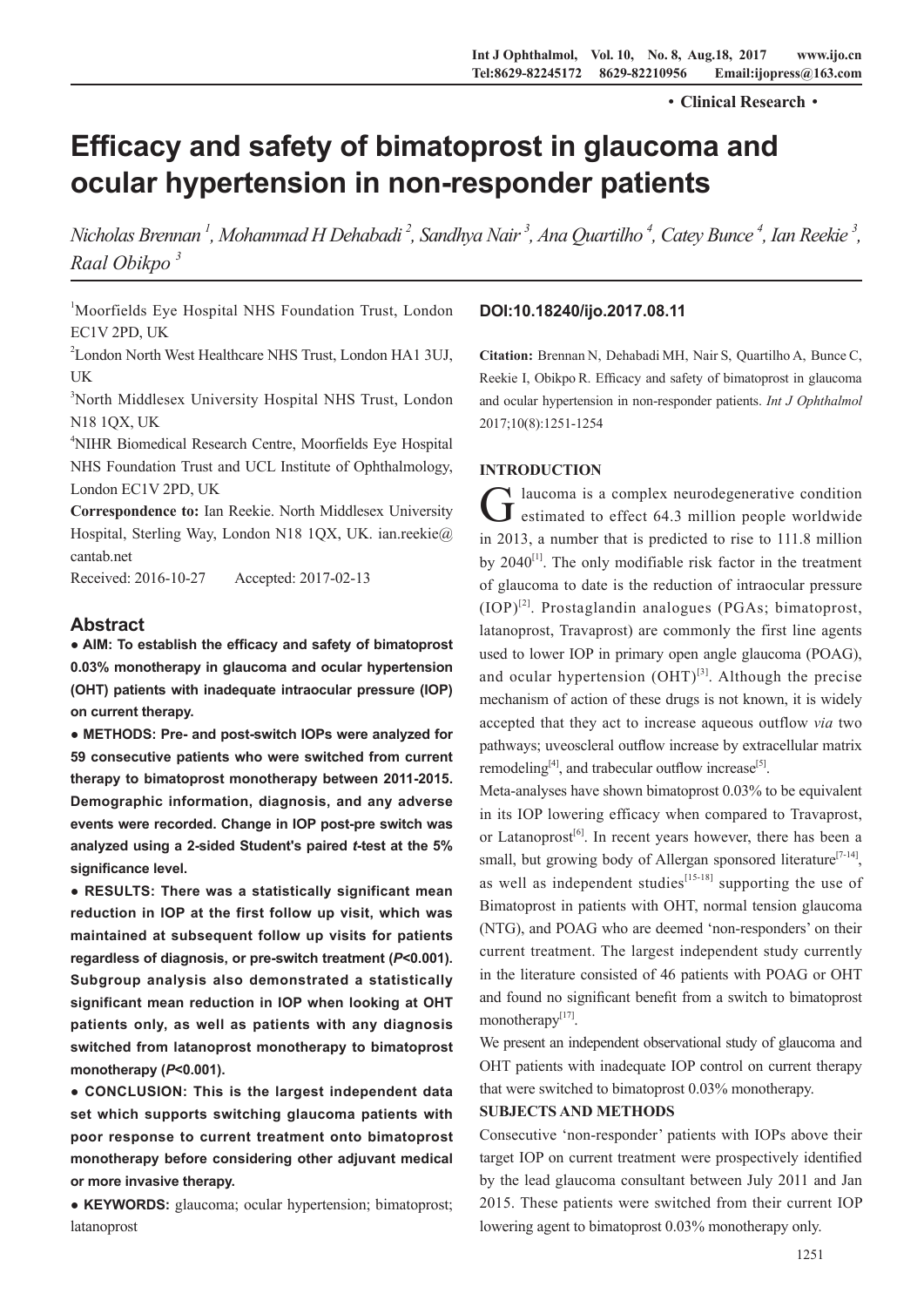#### **Bimatoprost for non-responsive glaucoma and ocular hypertension**

Data collection was carried out retrospectively, through case note review and clinical electronic data base searches. Information on patient demographics, diagnosis, pre-switch treatment, preswitch IOP, IOP at all available post-switch clinics, as well as any adverse events were recorded.

To be included patients required a minimum of one follow up visit; documentation of pre- and post-switch IOP recordings, pre-switch therapy and documentation of any adverse events. Any participants with active ocular disease except glaucoma or receiving ocular treatment which may affect the IOP were excluded. The structure of the study is shown in Figure 1.

This study was approved by the institutional review board and followed the regulations of the Personal Information Protection and Electronic Documents Act and the Good Clinical Practice Guidelines of the Declaration of Helsinki.

Change in IOP post-pre switch was analyzed using a 2-sided Student's paired *t*-test at the 5% significance level for left eye and then for right eye (to assess consistency).

#### **RESULTS**

Adequate follow up data for analysis was obtained for a total of 59 consecutive patients following the clinical records search. Patient demographics are detailed in Table 1. The majority of patients had OHT as their working diagnosis, with over half on monotherapy with latanoprost before being switched to bimatoprost. The mean pre-switch IOP for all study patients regardless of diagnosis was 23.4 mm Hg.

**Intraocular Pressure Effects of Bimatoprost Monotherapy at First Follow up** The average time between switch to bimatoprost and the first follow up appointment was 104±44d. The mean reduction in IOP from pre-switch IOP at this time point for right eyes was: -4.24 mm Hg; 95%CI (-5.49 to -2.1); *P*<0.001 (*n*=58), and the mean reduction in IOP at this time point for left eyes was: -4.42 mm Hg; 95%CI (-5.4 to -2.45); *P*<0.001 (*n*=59).

At the first follow up visit, 16 (27%) of patients were deemed to have unsatisfactory IOP, and were either switched to other therapy, or listed for selective laser trabeculoplasty. The remaining 33 (55.9%) patients remained on bimatoprost monotherapy, as their IOP was deemed satisfactory.

# **Subgroup Analysis**

**Ocular hypertension patients switched to bimatoprost** The mean reduction in IOP for OHT patients at first follow up appointment for right eyes (*n*=47) was -4.11 mm Hg; 95%CI (-5.62 to -2.59); *P*<0.001. The mean reduction in IOP for OHT patients at first follow up appointment for left eyes (*n*=48) was -4.52 mm Hg; 95%CI (-5.67 to -3.37); *P*<0.001.

**Patients switched from latanoprost monotherapy to bimatoprost monotherapy** For patients with any diagnosis, switched from latanoprost monotherapy to bimatoprost monotherapy ( $n=37$ ), the mean reduction in IOP at first follow up appointment was -5.27 mm Hg; 95%CI (-6.87 to -3.67);



**Figure 1 Study structure.** 

| <b>Table 1 Baseline characteristics of study patients</b> | $n\ (\%)$      |
|-----------------------------------------------------------|----------------|
| Characteristics                                           | Values         |
| Age $(a)$                                                 |                |
| Mean (range)                                              | $64(42-88)$    |
| <b>Sex</b>                                                |                |
| M                                                         | 31 (53)        |
| F                                                         | 28 (47)        |
| Race                                                      |                |
| Caucasian                                                 | 23 (39)        |
| <b>Black</b>                                              | 24 (41)        |
| Asian                                                     | 12(20)         |
| Diagnosis                                                 |                |
| <b>OHT</b>                                                | 43 (73)        |
| POAG                                                      | 6(10)          |
| <b>NTG</b>                                                | 4(7)           |
| PAC-OHT                                                   | 5(8)           |
| <b>PACG</b>                                               | 1(2)           |
| <b>IOP-lowering Rx</b>                                    |                |
| Latanoprost                                               | 39 (66)        |
| Travoprost                                                | 11(19)         |
| Travoprost/Timolol combination drop                       | 3(5)           |
| Latanoprost+Dorzolamide/Timolol combination drop          | 2(3)           |
| Dorzolamide+Travoprost/Timolol combination drop           | 2(3)           |
| Brinzolamide+Bimatoprost/Timolol combination drop         | 1(2)           |
| Latanoprost/Timolol combination drop                      | 1(2)           |
| Mean Pre-switch IOP (mm Hg)                               |                |
| Right eye                                                 | $23.2 + 4.4$   |
| Left eye                                                  | $23.3 \pm 3.7$ |

*P*<0.001 for right eyes, and -5.27 mm Hg; 95%CI (-6.56 to -3.98); *P*<0.001 for left eyes.

**Intraocular Pressure Effects of Bimatoprost Monotherapy at Second Follow up** Second follow up appointment data were available for 30 patients. The average time from switch to bimatoprost to second follow up appointment was 320±109d. The mean reduction in IOP from pre-switch IOP at this time point for right eyes was: -6.31 mm Hg; 95%CI (-8.58 to -4.04); *P*<0.001 (*n*=30), and the mean reduction in IOP at this time point for left eyes was: -7.95 mm Hg; 95%CI (-8.75 to -5.25); *P*<0.001 (*n*=30).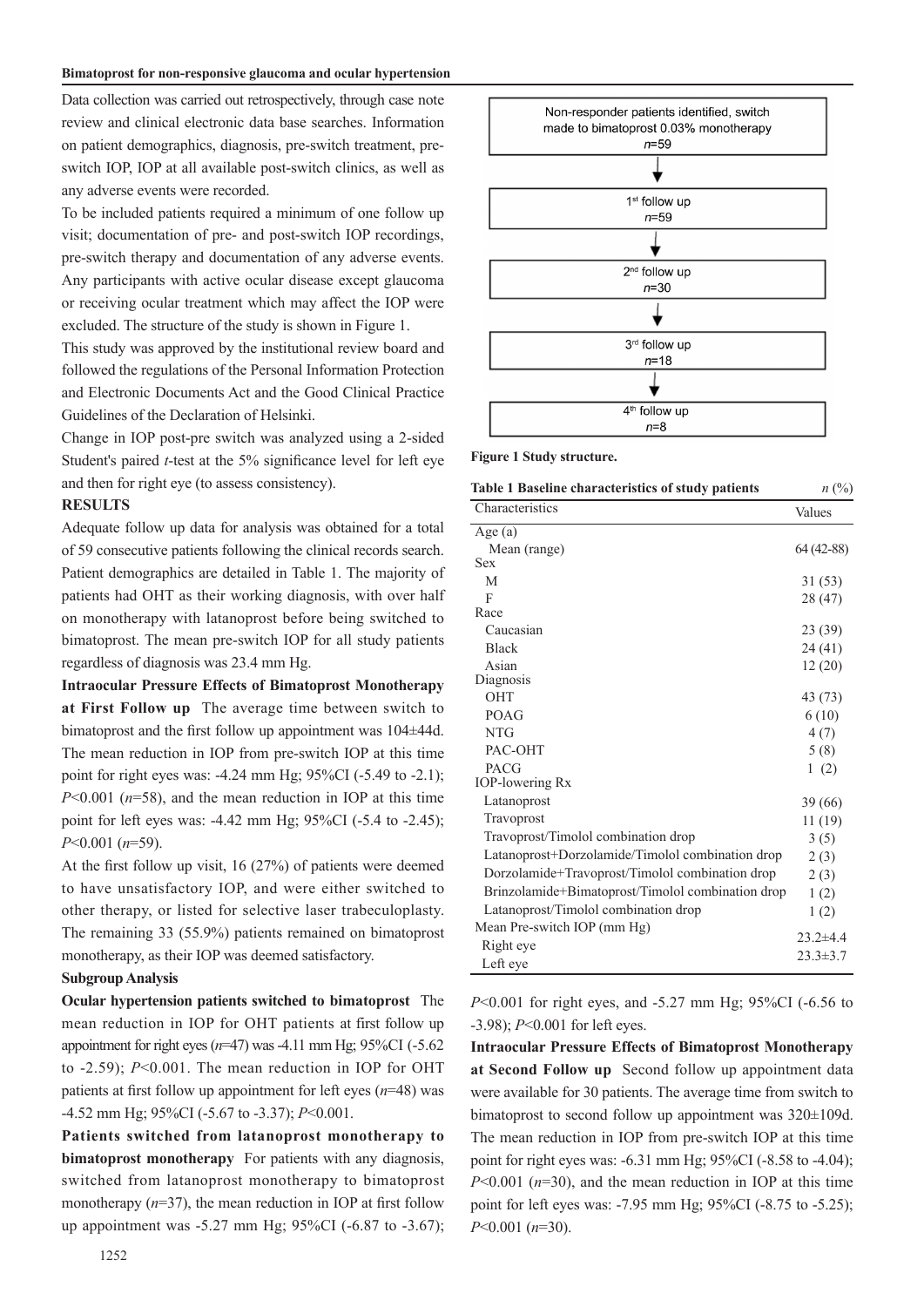**Int J Ophthalmol, Vol. 10, No. 8, Aug.18, 2017 www.ijo.cn Tel:8629-82245172 8629-82210956 Email:ijopress@163.com**

| Table 2 Mean IOP at each follow-up visit |                        |                                         |                                         |                                          |                                          |  |
|------------------------------------------|------------------------|-----------------------------------------|-----------------------------------------|------------------------------------------|------------------------------------------|--|
| <b>IOP</b>                               | Pre-switch<br>$(n=59)$ | $1st$ follow up<br>$(104\pm 44d; n=59)$ | $2nd$ follow up<br>$(320\pm109d; n=30)$ | $3rd$ follow up<br>$(490\pm 145d; n=18)$ | $4th$ follow up<br>$(708 \pm 160d; n=8)$ |  |
| Mean IOP $(\text{mm Hg})$                | 23.2                   | 18.9                                    | 16.6                                    | 15.5                                     | 16.8                                     |  |
| Range                                    | 14-34                  | $10 - 27$                               | $10 - 37$                               | $8 - 20$                                 | $13 - 24$                                |  |

**Table 2 Mean IOP at each follow-up visit**

The summary of mean IOP at each follow up visit can be found in Table 2.

**Adverse Events** Of all patients in the study, four adverse events were recorded; three patients reported increased conjunctival hyperaemia post-switch from Travaprost, and treatment was discontinued. Another patient reported frequent headaches associated with the switch to bimatoprost, but in this case, these side effects were deemed minor, and the patient continued on bimatoprost monotherapy.

### **DISCUSSION**

We present the largest independent data set published to date following the progress of patients switched to bimatoprost 0.03% monotherapy due to inadequate response to previous therapy. Our findings suggest that for some patients with glaucoma who fail to respond adequately to mono, dual, and triple medical therapy, bimatoprost 0.03% appears to offer statistically, and clinically significant additional IOP reduction. For over 55.9% of non-responder patients a switch to bimatoprost monotherapy provided adequate IOP response at first follow up. As demonstrated by our long-term follow up data, the initial IOP reductions seen appear to be sustained, or even modestly improved by 10mo.

Our subgroups analyses show that there is a statistically significant reduction in IOP in OHT patients who are switched from any current treatment to bimatoprost monotherapy. This is important, as the aim with OHT patients should always be to achieve adequate control using medical monotherapy, and bimatoprost appears to allow this to occur in patients not responding to other therapy.

The second subgroup analysis compared latanoprost monotherapy to bimatoprost monotherapy in patients with a mixture of diagnoses; again, a statistically significant reduction in IOP was seen upon switch, suggesting that non-responders to latanoprost monotherapy should always have a trial switch to bimatoprost monotherapy before moving onto dual medical therapy, or selective laser trabeculoplasty.

To date, latanoprost remains the most commonly prescribed first line PGA in patients with OHT and POAG, and this is confirmed by our baseline patient demographics. Incidence of latanoprost nonresponse has been reported to be as high as  $28.1\%$  in the Japanese population<sup>[19]</sup>. A mixture of industry sponsored<sup>[9-10,13]</sup>, and independent<sup>[15-16]</sup> short- and long-term studies have demonstrated an additional IOP lowering effect of bimatoprost when compared to latanoprost.

A number of reasons have been put forward for bimatoprost's additional IOP lowering efficacy when compared with other PGAs; PGAs such as latanoprost are pro-drugs that require deesterification to yield an active drug. It has been speculated that poor de-esterification of latanoprost could explain the cohort of latanoprost non-responders<sup>[15]</sup>. PGAs act primarily *via* prostaglandin  $F_{2\alpha}$  prostanoid receptors<sup>[20]</sup>, whereas there is *in vitro,* and *ex vivo* evidence based on ahuman anterior segment model that bimatoprost acts on a distinct prostamide receptor in the trabecular meshwork, increasing outflow by approximately  $40\%^{[21]}$ .

Results from our small observational study support switching glaucoma patients with poor response to current treatment onto bimatoprost monotherapy before considering other adjuvant medical or more invasive therapy. The benefits of this approach include sustained IOP reduction on monotherapy, avoidance of increased cost and side effects of poly-pharmacy, and improved patient compliance due to simplicity of regime.

While the exact mechanisms by which Bimatoprost produces its additional IOP lowering effects on non-responders remains to be elucidated, there is a growing body of evidence that this prostamide appears to exhibit additional IOP lowering efficacy when compared to other PGAs.

Weaknesses of this study include a relatively small patient cohort of 59, and non-blindness of examiners to the patient's treatment. It is also noted that patient compliance to a single medication regimen may be better than to a multi-medication regimen.

# **ACKNOWLEDGEMENTS**

**Conflicts of Interest: Brennan N,** None; **Dehabadi MH,** None; **Nair S,** None; **Quartilho A,** None; **Bunce C,** None; **Reekie I,** None; **ObikpoR,** None. **REFERENCES**

1 Tham YC, Li X, Wong TY, Quigley HA, Aung T, Cheng CY. Global prevalence of glaucoma and projections of glaucoma burden through 2040: a systematic review and meta-analysis. *Ophthalmology* 2014; 121(11):2081-2090.

2 VanVeldhuisen PC, Ederer F, Gaasterland DE, Sullivan EK, Beck A, Prum BE, Cyrlin MN, Weiss H. The Advanced Glaucoma Intervention Study (AGIS): 7. The relationship between control of intraocular pressure and visual field deterioration. *Am J Ophthalmol* 2000;130(4):429-440.

3 Li X, He F, Gabelt BT, Wang Y, Cai S, Cao, Fan N, Kaufman PL, Liu X. Effects of latanoprost and bimatoprost on the expression of molecules relevant to ocular inflow and outflow pathways. *PLoS One*  2016;11(3):e0151644.